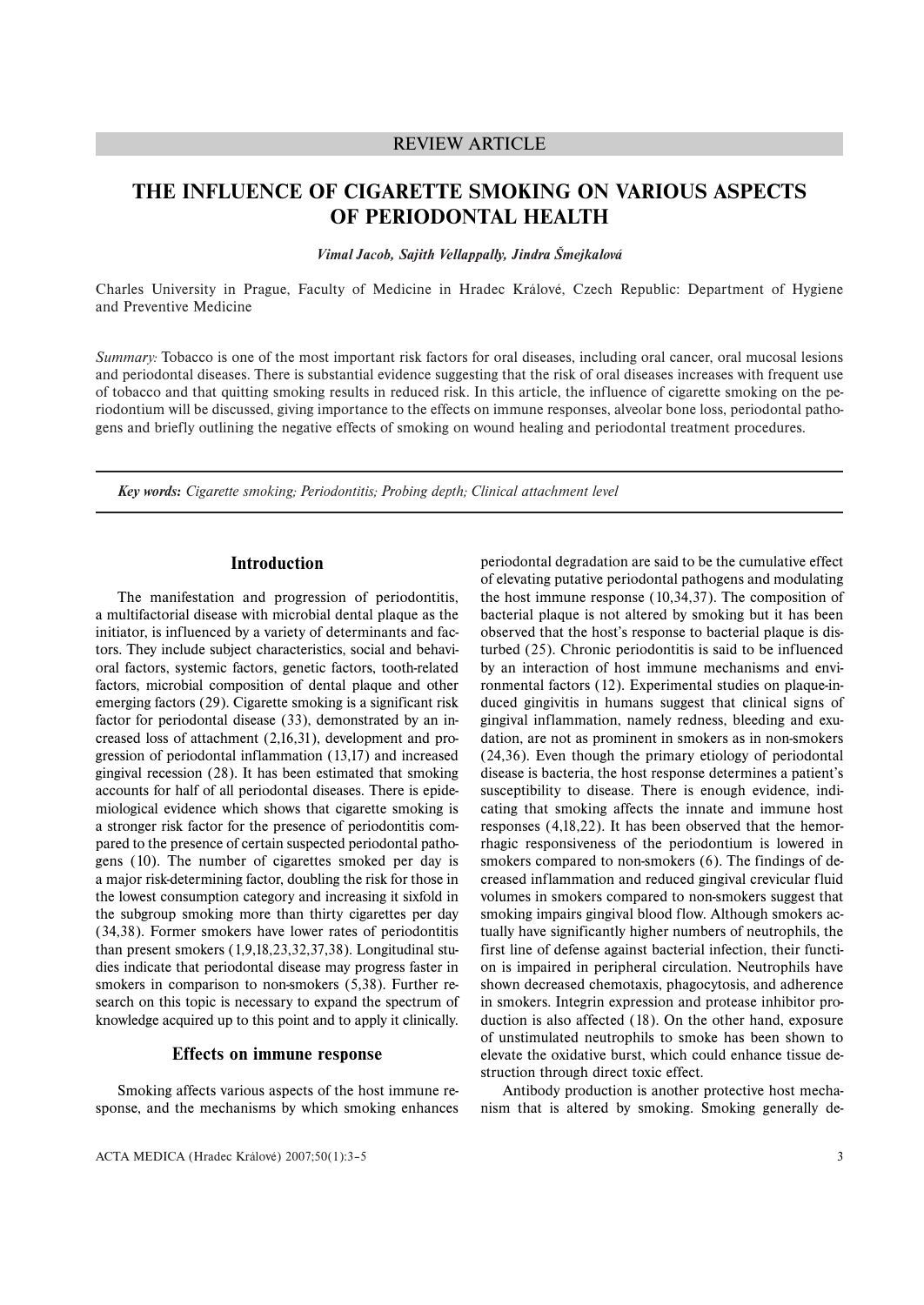creases serum IgG concentrations and decreases IgG2 antiboby production in patients with early onset periodontitis (15,26). Smokers have demonstrated reduced titres of serum IgG to periodontal pathogens like *Pervotella Intermedia* and *Fusobacterium Nucleatum* and the level of IgG2 against *Actinobacillus Actinomycetemcomitans* is lower in smokers compared to non-smokers. The proliferative response of T-cells to antigens is decreased by long term exposure to cigarette smoke (26,37).

## **Alveolar bone loss**

A higher amount of alveolar bone destruction has been seen in smokers (7,21,31), and the severity of destruction was also found to be greater in smokers compared to nonsmokers (7,8,21). A dose-response effect on alveolar bone has been seen, accelerating the bone loss with higher amount and longer duration of tobacco consumption (3). The bone mineral content among smokers was found to be 10–30 % lower compared to non-smokers in a longitudinal cohort study, and it was speculated that constituents of tobacco smoke may alter the metabolism of vitamin D or influence hormonal states (12). The periodontal bone height and frequency of diseased sites (probing depth > 4 mm) remained stable among non-smokers and smokers who quit before the baseline examination in a long term prospective study, but became worse among subjects who continued to smoke (35). Women who smoke one pack of cigarettes per day throughout their adult lives will have an average deficit in bone density of 5–8 % by the time they reach menopause. Estrogen metabolism is altered in female smokers and the estrogen deficiency is associated with elevations of IL-1, IL-6 and Tumor Necrosis Factoralpha, which affect both alveolar and systemic bone status (19).

# **Periodontal pathogens**

Powerful reducing agents such as the carbon monoxide contained in tobacco smoke produce a substantial immediate reduction in redox potential at mucosal surfaces. The powerful physico-chemical reducing activity of carbon monoxide is probably a direct mechanism for promoting the growth of anaerobes at superficial sites rather than simple anaerobiosis (11). Several studies suggest that the types of bacteria in smokers and non-smokers did not vary significantly, but smoking may alter the quality of the flora. A lower oxygen tension in the periodontal pocket of smokers may be favorable for the growth of anaerobic bacteria (19). The oxidation reduction potentials in dental plaque have been shown to be decreased by smoking, possibly encouraging the growth of anaerobic bacteria (15). Plaque formation appears not to be influenced by smoking in several experimental gingival settings; however, there seems to be an altered gingival response to supragingival

plaque in smokers. In a steady state situation, in some cross-sectional studies, smokers seem to have more plaque and calculus than non-smokers. It has been conjectured that distinctive personal characteristics of smokers may be responsible for a general trend in neglecting health issues (27).

# **Effects on wound healing and response to periodontal therapy**

Smokers show a poorer response to periodontal therapy compared to non-smokers (17,25,30). Various studies suggest that smoking adversely effects healing after various forms of periodontal therapy (14,18). In one study, researchers found that ex-smokers were similar to non-smokers in their response to therapy, suggesting that quitting smoking may help in healing (38). Smokers were found to have a lesser reduction in periodontal depth and lesser clinical attachment gain after treatment compared to ex-smokers or nonsmokers (20). In a six year longitudinal study, non-smokers had approximately a 50 % higher rate of improvement in probing depth and clinical attachment levels after periodontal therapy than smokers (19).

Chemical products and toxins in tobacco smoke may delay wound healing by impairing the biologic progression of healing and by inhibiting the basic cellular functions responsible for its initiation. Smoking has a strong negative influence on regenerative therapy, which includes osseous grafting, guided tissue regeneration or a combination of these treatments. The revascularization of bone and soft tissues is impaired by smoking, which could have a strong influence on wound healing, particularly related to regenerative, periodontal and implant therapies. Volatile components of cigarettes namely acrolein and acetaldehyde, may inhibit gingival fibroblast attachment and proliferation. Fibroblasts, which are exposed to nicotine, produce less fibronectin and collagen and more collagenase, and these negative effects on fibroblast functions could influence wound healing and the progression of periodontitis (19).

#### **Conclusion**

For the past 50 years, studies have been conducted at various levels, considering all aspects of tobacco use as an etiological factor for oral diseases, especially periodontitis. It is evident from these studies that cigarette smoking has a negative influence on periodontal health. The ultimate aim of any study conducted in this respect should be to discourage present smokers from continuing and non-smokers or youths from trying to smoke. This review gives a brief picture of the effect of cigarette smoking on different aspects of periodontal health.

*Acknowledgement* Supported by grant IGA MZ CR NR 8781-3/2006.